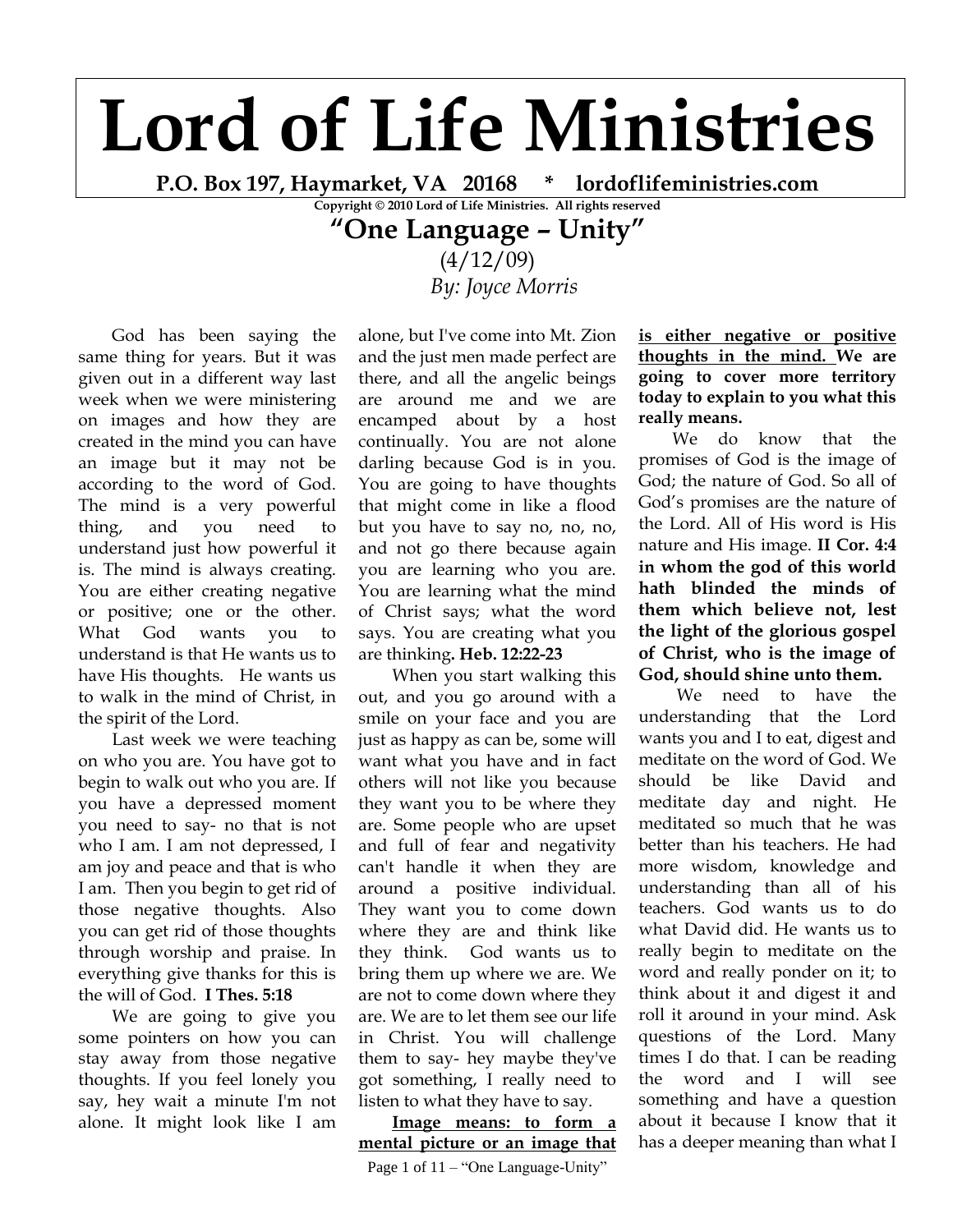am getting. God will give you the deeper meaning when He wants to give it. But when He does give it to you it just blows you away. God is forever finding out. I am finding that whatever level I am in, there is always another level of understanding. You come to know how great and how wonderful and how mighty He is. He is a mighty God.

I want to go back and remind you of a word that we shared with you several months ago. I want you to understand that an image is something that you can see. It is conception. You conceive it in your mind and it can be either negative or positive. If you have the thought long enough you become that thought, and it starts taking on form. God is who He is and He is big and He is good, and wonderful. He is great and forever finding out. God is spirit. In **Gen. Chapter 1,2, and 3** everything that you see out there, including you and me, came out of Him. Everything came out of God. God started thinking it out and then He said "let it be" and so it was. So everything was a thought and then God spoke it and it took on form. So this is what happens to you and me. It is either negative or positive. We start thinking it and you know a lot of people will say-well I'm not saying, I'm not saying it but I am just thinking it. But if you keep thinking it long enough you are going to begin to see it take form outside of you.

That is why the Lord wants us to put on the mind of Christ , so that your mind is not on the flesh mind but on the word. The more I have my mind on the word and what the word says about my situation, I am creating that image in my mind. That is the sperm of our heavenly father. That is the incorruptible seed. It is so precious and so wonderful that you don't want to abort it. But many times we do abort it because basically you killed the Christ. That is what it means to abort the word. Many babies are being aborted today just as also the word being aborted. Every time we do not believe one of His promises and we do not hold on to it and meditate on it, you are not allowing Christ to speak to you. Meditate on it and begin to see that image and have a picture of that promise being fulfilled if the spirit of God covers the word. You have got to let the spirit cover the word. God speaks to you out of the word regarding your need and He tells you that it is yours. It is a promise that He has provided for you and me. Every provision has been made. Whatever your need is, it has already been provided no matter what it is.

It is very interesting what God did when He was creating everything in the beginning. Oh Lord have mercy! In the beginning He created His first son and His first son was Jesus. He will always be number ONE. So here the father is delighting in His Son and the Son is delighting in Him. They have a relationship with each other. God said to His Son, let us create together. He began to create the world and everything that was going to be in the world. Now what is wrong is what man has done to the world. God spoke everything as He thought it and then it took on form**.** He said let it be.

Go to **Prov. 8:22**. It talks about how the Lord possessed

His son. He was His possession. His son delighted in Him all the time and He was before anything that was ever created. He was before the waters of the sea. He was before the world that you see. He was before you and me. He was before everything. Your God is the beginning; but He created His first Son and His first Son and He created all things.

**Col. 1:16** says that He created it, but they were creating it together. The son was one with the father. The son was spirit. He didn't have a body or form but He was spirit. He was one with His father and so everything was being created. They were standing back and just speaking their thoughts into existence. Lord have mercy! Now the same God that did all this is in you and me. God wants you to get a hold of that. If you don't get a hold of anything else today, get a hold of that. The God who created the universe and created everything in the entire world is inside of you and me. It is the fullness of the God head bodily.

The Father, Son and the Holy Ghost are inside of you and me. Today we were singing about resurrection and we were actually experiencing resurrection. There is a difference in singing it and actually experiencing it. I love to experience His resurrection power every day and I love to experience His word every day.

In the springtime everyone is so interested in getting their flowers out and they can't wait to plant. I love the spring. How many of you love the spring? Of all the seasons, spring is my favorite. My favorite thing is to watch new life springing forth.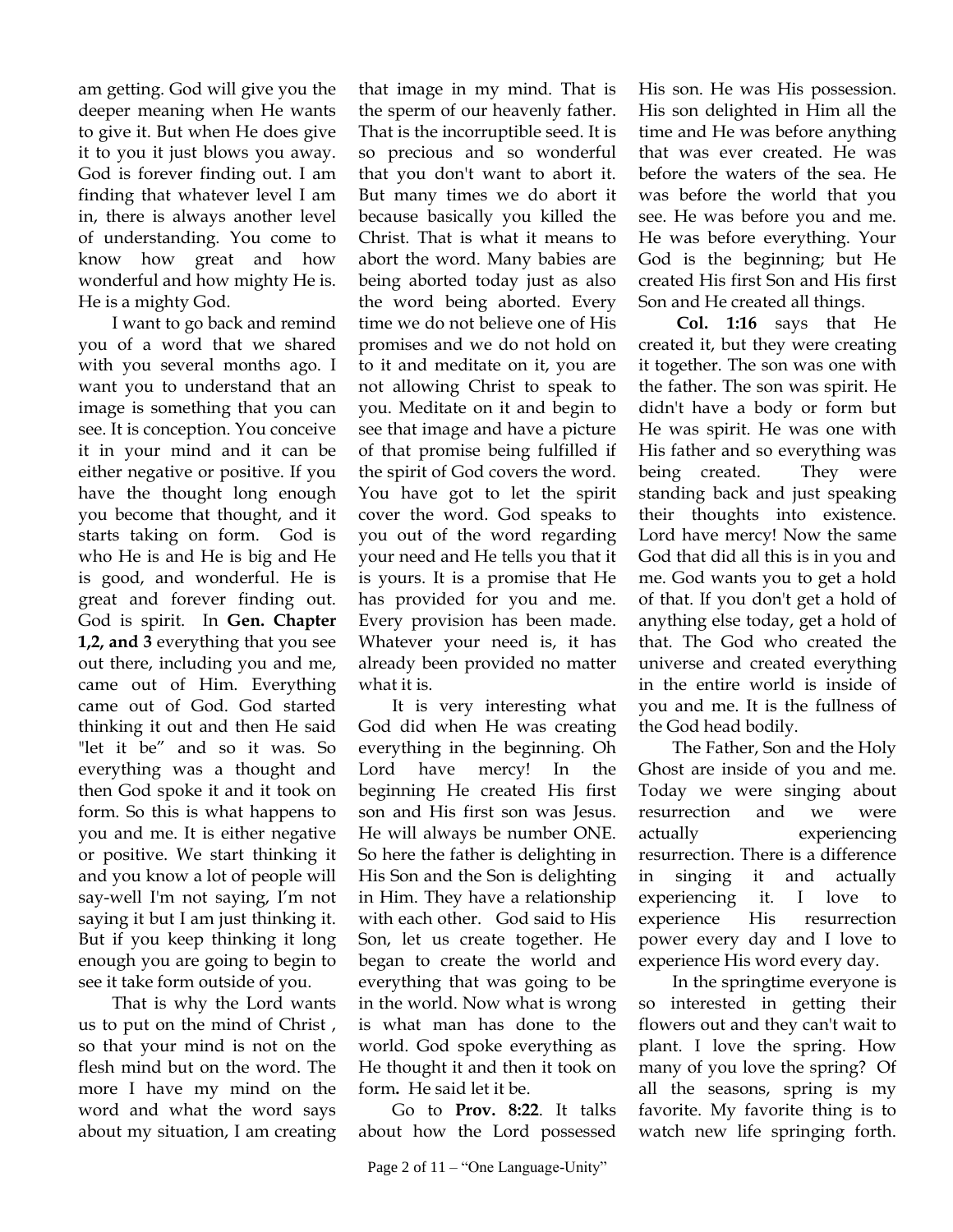New life is springing forth in all of you. That new life of Christ is springing forth in us because of His word today. Let that new word bring life to you. Come on, hear what I am saying. It is a living word. I am not standing here just to be talking. No! It is a life giving word that is going out into your mind and if you conceive it you begin to take on that image. That is why we need to paint a picture for you.

Here you can see that they were standing and creating all of this and saying "let it be" and God began to create everything after its own kind. You know, when I moved to a new place I planted new flowers. When I plant I like to plant things that keep coming up and I don't have to go out and work every year and keep replanting. I might plant a few things that do not keep coming up each year. Unfortunately we have deer who love to eat some of our flowers. I like to just go out there and put a bulb in the ground and watch what comes up. You just need a little rain and some fertilizer and the sun. This is what God did. Everything that He created He uses to help you and me to understand Him. He created so it would continue producing after its own kind. Before He created man He said let us create everything after its own kind. All the trees were after its own kind. A pear tree couldn't be an apple tree and an apple tree couldn't be an orange tree and it went on and on and even the animals were after its own kind. He was creating for the people who were to be in His image and His likeness. He made provisions for the people of that time. He

provided everything that they needed. He didn't have to do anything else because everything had a seed within itself. All the vegetables and fruits had a seed within them. Farmers always have a seed to work with. The corn dries and they have a seed to replant for the next year.

Jesus went to the cross and he made a provision for you and me. People are waiting to get something when He has already done it. That is what I want to tell you today. He has already made the provision. I don't care what it is that you need but whatever your need is, He has already provided it for you because of what He did on the cross. Man tries to do everything in his own strength. He works by the sweat of his brow. He tries to bring things about on his own. That is why Israel never really got it.

I have been teaching you how to pull those promises in. It is all about the mind; thoughts in the mind.

Last week we brought out a scripture in **Genesis 11** where a people had one language. Back then they were using the wrong language. It wasn't God's languages. But they believed the same way and they were in unity. They were doing it and they were believing it. The Lord looked and He said nothing will be withheld from them. Now I hope you meditate on that this week because God said reverse that. God said if My people started putting My word in their mind rather than all the negative thinking and they would quit talking about their circumstances over and over and over again and start saying what My word says, they would be successful. You

need to start saying what you want and not what you don't want. The more you eat His word and the more you digest it you are becoming His nature. The more you start thinking what He thinks you will notice your conversations change and your behavior changes and you are not like some people around you. In fact you are on another planet and some think you are weird. You are in a higher dimension. The Lord wants us to be in that heavenly state in the mind of Christ. If you lose those thoughts of the word of God, that God has given you, you have got to turn around and put on the mind of Christ. Put it back on and start saying no, no, no, I am not going to think that way. That is not true and there is no life in it. I want to tell you that God gets so excited when we walk this out.

Paul was saying that he heard about a group that was beginning to walk in the truth and the word that he had given them. He was so pleased and he was exceedingly glad and happy that they were walking out the word and that is how God is. God is so pleased that you take Him for who He is and you believe who He says He is. You respect Him and you believe His word and trust Him. God will put you in a situation that will look horrible and it will look like there is no way out. You may think there is no way I can get through this. God wants you to understand that He is just trying to show you who He is and He is trying to show you His ways and the only way you are going to learn is to know the ways of the Lord and that is by being tested. Israel is a very good example.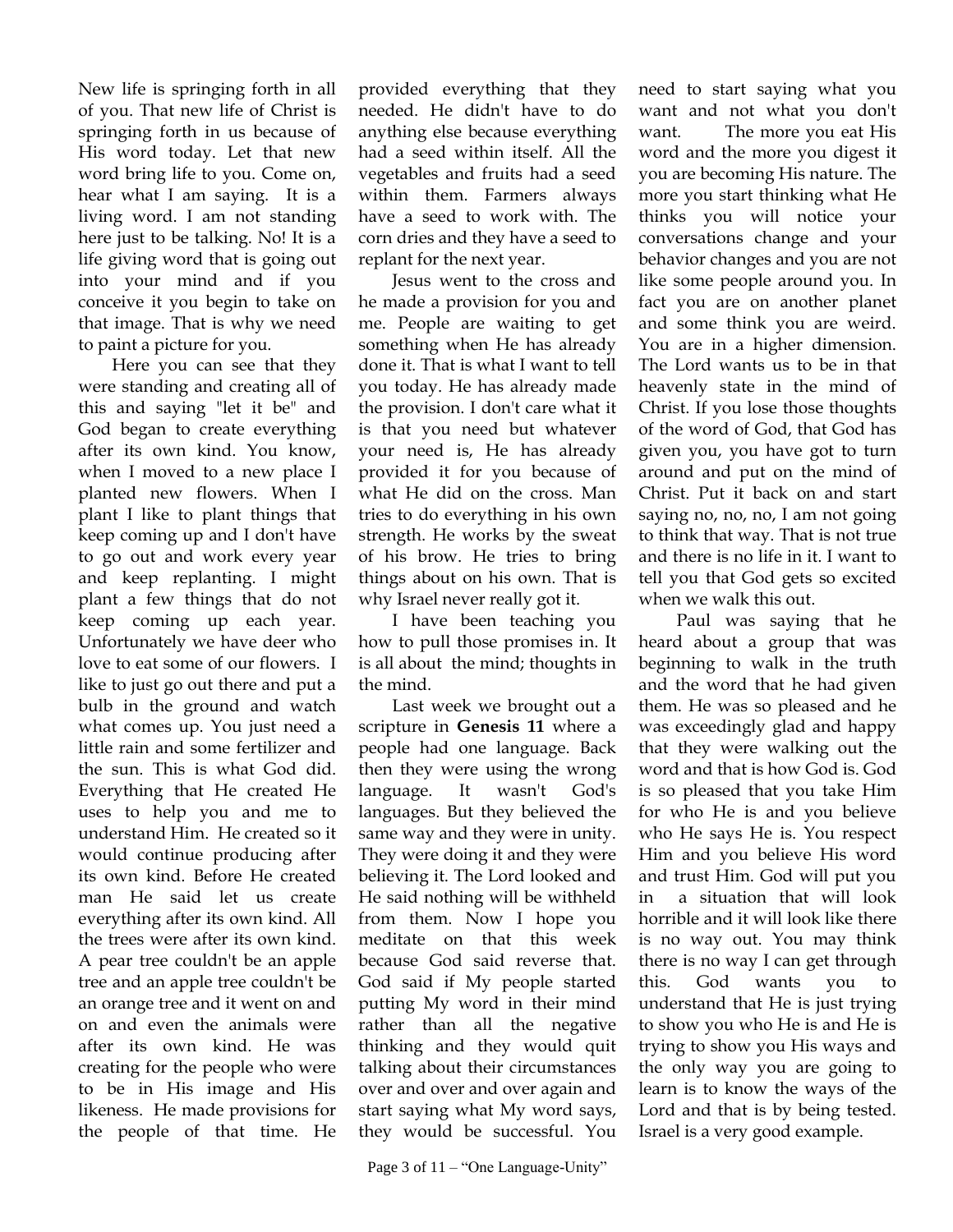Take a look at David in **Psalm 119:97,98,99.** David had more understanding and greater insight than his teachers because he loved the word of the Lord. He loved Gods word.

Let's go to **Deut. 7**. One of the biggest problems Israel had was with the "ite" brothers. The termites I call them. The Amorites, the Jebusites, and the Hittites-termites. The only way you get rid of them, termites that is; is to call the exterminators, Orkin. In order to get rid of the termites you have to kill the queen. When the queen dies the termites die just as your soul dies when the Amorites, the Jebusites and the Hittites and all the termites die. The Israelites were supposed to eat the lamb before they took this particular journey and they had to eat the inward parts. They had to eat even the uncomely parts. All the parts of the lamb. That lamb represents the word and the spirit and that lamb is in you and they had to eat it. Moses spent time with God and he learned the ways of God. Israel only knew the acts of God. A lot of people today only know about deliverance and the signs and wonders. They come for that and they come for all the gifts, but they don't want to know the ways of God. You have got to get to know the ways of God. More than anything else I would rather know the ways of God and have a relationship with my heavenly Father and begin to know the heart of God and how He thinks and to know His ways because that is what will sustain you.

He instructs you all the time so that you will learn His ways and follow His instructions. The difference between the people

and Moses was that Moses spent time with the father. Israel stayed in a place where they were afraid of God and so therefore they did not enter in because of unbelief. Even after all the experience and all the acts and wonders that God did for Israel they still did not enter in. Only two people entered in. Now this is something to think about-of all those people in the time of Moses you see in the book of Genesis that only one man walked with God. Only one man did not walk in the imaginations and illusions in the mind. In order to walk with God you have to really know the word and begin to agree with His word. When a negative thought enters your mind you must disagree with it and start agreeing with the Word again. Do you understand what I am saying? You will notice that if you have a situation and you have laid it on the altar and you have given it to God; you have given it to the Lord- well it will try to come back in your mind. Those negative thoughts will try to come back. There will be situations in the five senses that will try to get your attention and "if and but and look at that". So you begin to ponder on it and you decline out of the mind of Christ because you are minding the things of the flesh. You are getting back to reasoning. You have just lost sight of the Word and you begin to ponder on the things that you are seeing, but then you have to go within and remember the word that God gave you. You had totally lost sight of it. You begin to pay attention to all the things that you are seeing and you then have to go within and remember the word that God has

given you and picture the word in your mind. You begin to speak that word that God has given to you. As the spirit of the Lord leads, you speak it and therefore you are creating what God wants to be created which is His word. It is a living Word. It is the most powerful thing. His word is very, very, very powerful.

The Israelites continued to look at what was going on around them even though, God took care of them. You don't have anything to worry about. They walked in the wilderness for forty years and didn't have holes in their shoes. They were wearing the same shoes all those years. I say that is pretty good. They were fed and they had water. God was showering them with manna everyday. Fresh manna everyday. Come on hear what I am saying. But they were not satisfied and they were not content. Sometimes our problem is that we are not content and we get lazy. You can't get lazy in this walk. No way! The Lord does not want you to be a lazy christian. He wants you to allow Him to give you that refreshing that you need to be an individual that never gives up. God doesn't want you to give up no matter what you are going through. He does not want you to give up.

God said look I am going to take you into the promise land. The promise land is the kingdom of God. I am going to take you into the promise land and I want you to possess everything that is there. I want you to possess it all. None of them believed Him and even the leaders didn't believe Him. Some of Gods leaders today do not believe His word. They are preaching it and teaching it but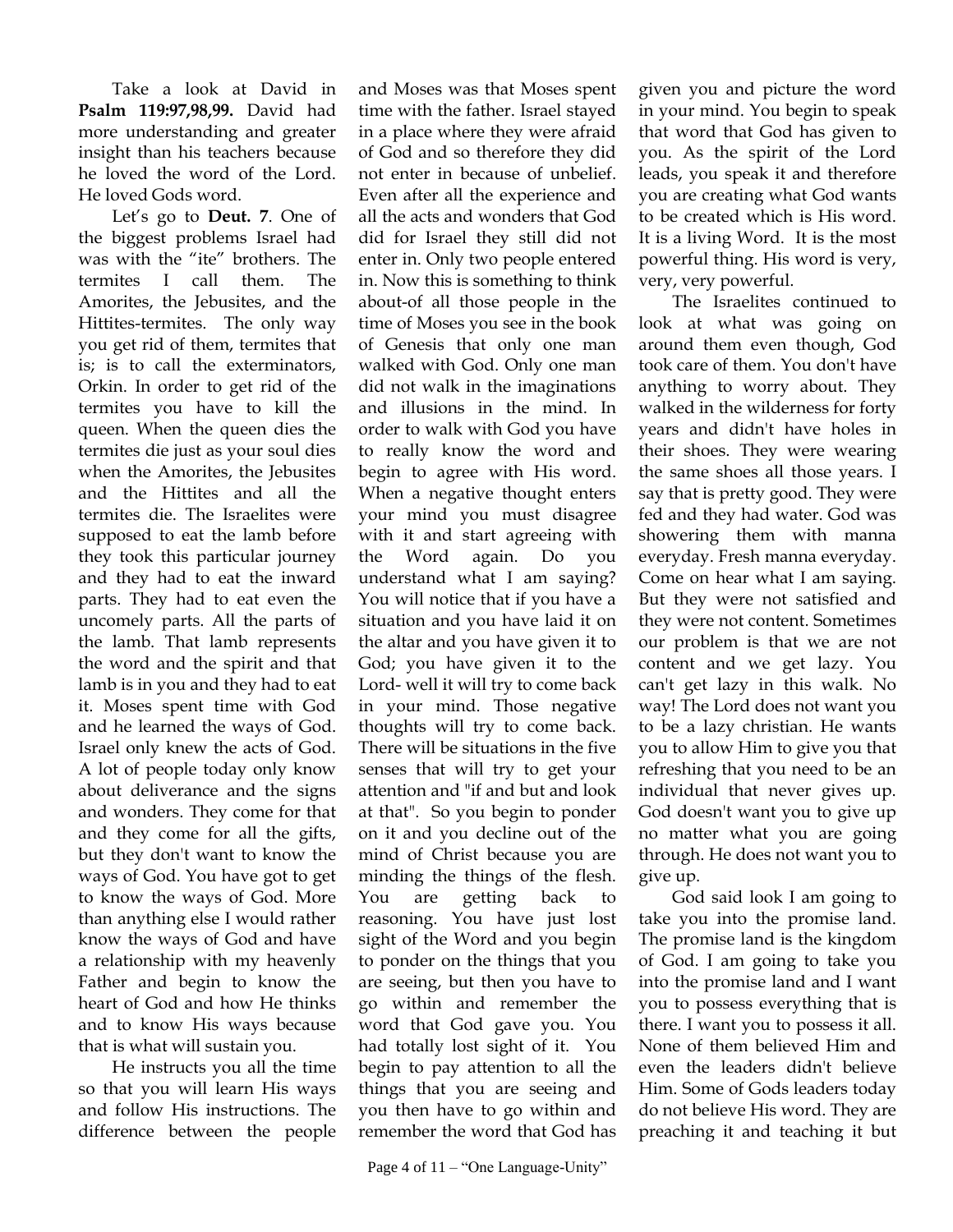they don't even believe it themselves. Come on hear what I am saying. Some won't tell it like it is, because they are afraid they might lose you. Most people today want to hear something that they agree with. When you get ministers who are telling the truth, people don't like that. The truth is the truth and God wants us to become that truth. When you are walking in the mind Christ you are walking in the truth and God wants you to walk in that truth.

As you can see only two men out of all those people who came out of Egypt believed what God said. They had a different spirit than the whole house of Israel. They had a different spirit because they were agreeing with Gods word. They believed Him no matter what but the others brought back the negative report and it created giants; imaginations and illusions in their mind and they believed the image that they had in their mind. Read **Num. 13 and 14**. They saw these giants even bigger and greater than themselves. Let me tell you sometimes God will put you in a situation where your problem will look like a giant. You can be a person having a high position but in the end God has the final say. He has the final word in your life and my life. It is not what some people in high positions have in the world but it is what the Father says. It is what God says.

In **Deut.** He said I am going to take you in this promise land and He told them that the Hittites and the Amorites and all of them were going to be there and He said I don't want you to marry them. I don't want you to have a union with them. God doesn't want you to have a union with those negative thoughts. You have got to understand that you are literally having a union with them and when you do that you are killing the Christ. You are killing the Christ. When are we going to start feeding off the mind of Christ and stop feeding off the carnal mind? When are we going to fall so much in love with the Word that we are going to feed off the Word and not feed off of the serpent? The serpent is the carnal mind and Christ took that serpent to the cross to give us the mind of Christ. He wants to possess you just as the father possessed His first son. He wants to possess you too. Yes He does. He is the possessor of heaven and earth and He wants to possess your soul.

There are so many people today who are negative. This week I ran into a woman and she wanted to know what the Lord had been giving us. But she was so upset about this and upset about that. She was upset about the current news and what is going on it the world and about our government. She was upset and angry and she said why are you smiling? Aren't you upset too? I said no because I know that God is establishing His kingdom in the earth. I know what the word says. I know that the Father said that He is establishing His kingdom in the earth and that is in His people. I know that this is the forth world empire, but the word says that this kingdom will be left to a people and never left to another people again in any generation. Come on you need to read that. It won't be left to any

generation except this generation. In *Dan 2:44 And in the days of these kings shall the God of heaven set up a kingdom, which shall never be destroyed: and the kingdom shall not be left to other people, but it shall break in pieces and consume all these kingdoms, and it shall stand for ever.* 

It says that it will possess all the nations of the world and shake all the nations of the world. Come on hear what I am saying. God's kingdom is going to take over all the kings and rulers of the world. His kingdom will not be moved. He is establishing his kingdom in the earth right now, but the world cannot see it. They cannot see it, because the kingdom of God is without observation. It is so big. It is so huge. God is so big that He will not allow men to see it, but He is doing it by His spirit and man cannot stop it . I don't care what kind of plan they come up with The Lord told me to read **Psalm Chapter 2.** He said these kings that come together and council together and make plans. They think they can change things. They have an image in their mind of what they are going to do and they think they can change the laws. The Bible says that God laughs at them. Not only does He laugh at them, but He says He is going to make a fool of them. Lord have mercy! All these leaders, rulers think they know it all and they think they can change things. What is going to save America is God's people repenting and returning to their first love **The Lord Jesus Christ.** He said in **II Chron. 7:14** *if my people will humble themselves and pray and fast I will come and*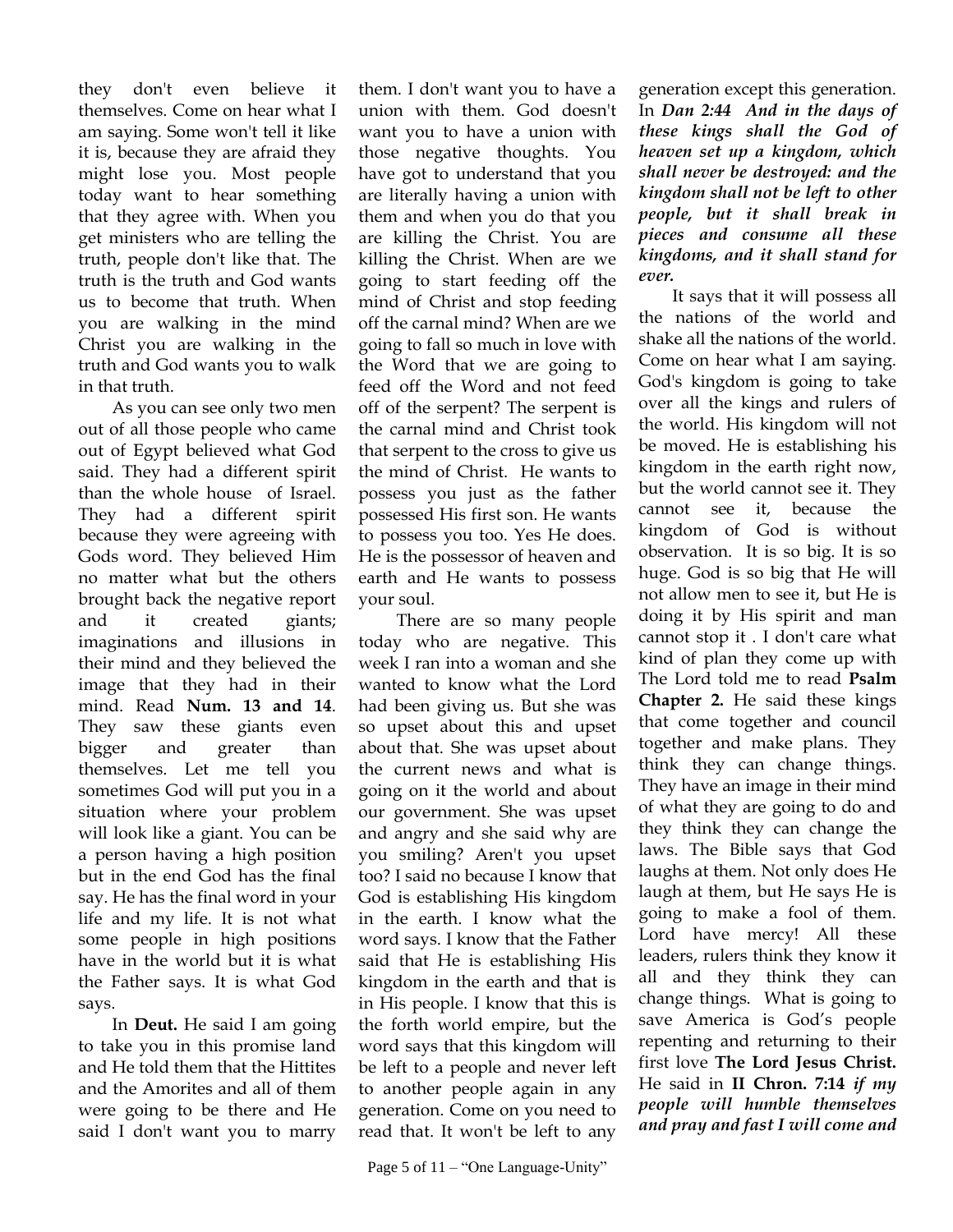*heal their land.* And that will happen because I want to tell you we are coming back to who we trust and that is God. But there has to be forerunners who get a hold of this and who are just like Joshua. Joshua had to be a forerunner. I am getting ready to bring something out here. You have got to have a forerunner. One who will see it and they not only begin to do it but they become it. Lord have mercy!

**Ps. 2** says that the world was given to His son and it is given to you and me through Christ. Oh the Lord is good. The world chokes people. They get caught up in the cares of this world and it chokes the life out of them. It chokes the life out of Gods word. The Lord told them to go in and He said I will drive out those nations a little here and a little there. He said I will do it. I will drive them out. So, O Lord, I get so excited. Ok calm down, Joyce . **Luke 21:34-36**

Lets go to **Deut 7:3-5** I have already brought out verse 3 so we will go to verse 5 but thus shall ye deal with them, ye shall destroy their altars and break down their images. Now we sit here and what is God doing? He is breaking down the images in your mind and the consuming fire is going on in your mind because the Lord is driving out the nations. He is driving out the nations which are the images and the imaginations and illusions in our minds. God is driving them out. When you come here that is what the Lord is doing. Your mind may be cloudy, but this brings you into a closer walk with Him so that you can walk according to His word in the mind of Christ. It goes on down

here and says-and burn their carved images with fire. That is what God is. He is a consuming fire. He goes in and He consumes those thoughts. Lets go to verse 12- now listen to this-wherefore it shall come to pass if ye harken to these ordinances, meaning His instructions, His word and His ways and do them-you need to underline that. First you keep them and then you do them. The mind forgets and that is why God has to repeat Himself. He said keep and do them. The Lord thy God shall keep into thee the covenant and the mercy which He swore unto thy fathers and He will also bless the fruit of thy womb and the fruit of thy land and the grain and the wine and oil and the increase of the cattle the flocks and the sheep and the lamb in which He swore unto the fathers to give thee. That sounds pretty good to me. What do you think? In other words seek the kingdom of God first. Believe it and start applying it and doing it and His righteousness and all things shall be added unto thee. Thou shall be blessed above all the people. That is why God wants His sons to be different. He doesn't want us to be like everyone else in the world. **Verse 14** thou shall be blessed above all people. He is talking about Israel. There shall not be a male or female barren among you or among your cattle and the land. I will take away from thee all sickness - underline that one! You don't have to put a name to it, because God is bigger than any disease or sickness. He will take away from thee all sickness and will put none of these evil diseases of Egypt which thou knowest , upon thee. Now

Jesus is the same yesterday, today and forever. This was under the law and what Christ did on the cross was that He made provision for you to be healed before you even became sick. I'll say that again . He already took the disease from you, before you ever became sick. He took the disease on His body on the cross. He already made provision for your deliverance also. That is why He said-"it is finished". In the Garden of Eden they had the idea that there was something different out there and that they needed more than what God had already given them. He had provided everything for them but they saw the tree of knowledge of good and evil and decided not cleave to God but to partake of the fruit of the tree of knowledge of good and evil. That tree is nothing but your self will. Your self will is the pride and ego. And basically it starts creating images in the mind and then you see good and evil. You see your situations as bad and not good. You can't see good because you are still feeding off of what you are seeing from the tree of knowledge of good and evil.

*Deut 7:***15 and will put none of the evil diseases of Egypt which thou knowest upon thee but will lay them upon all who hate thee.** He is going to lay them upon those who hate you. OOH! *Verse 21* He is talking about the Hittites, the Amorites and the fear the pride and ego. One of those "ites" means pride and ego and self will. But He is telling them that He is going to drive them out. The Lord thy God will put out those nations before thee little by little that thou mayest not be consumed. Thou mayest not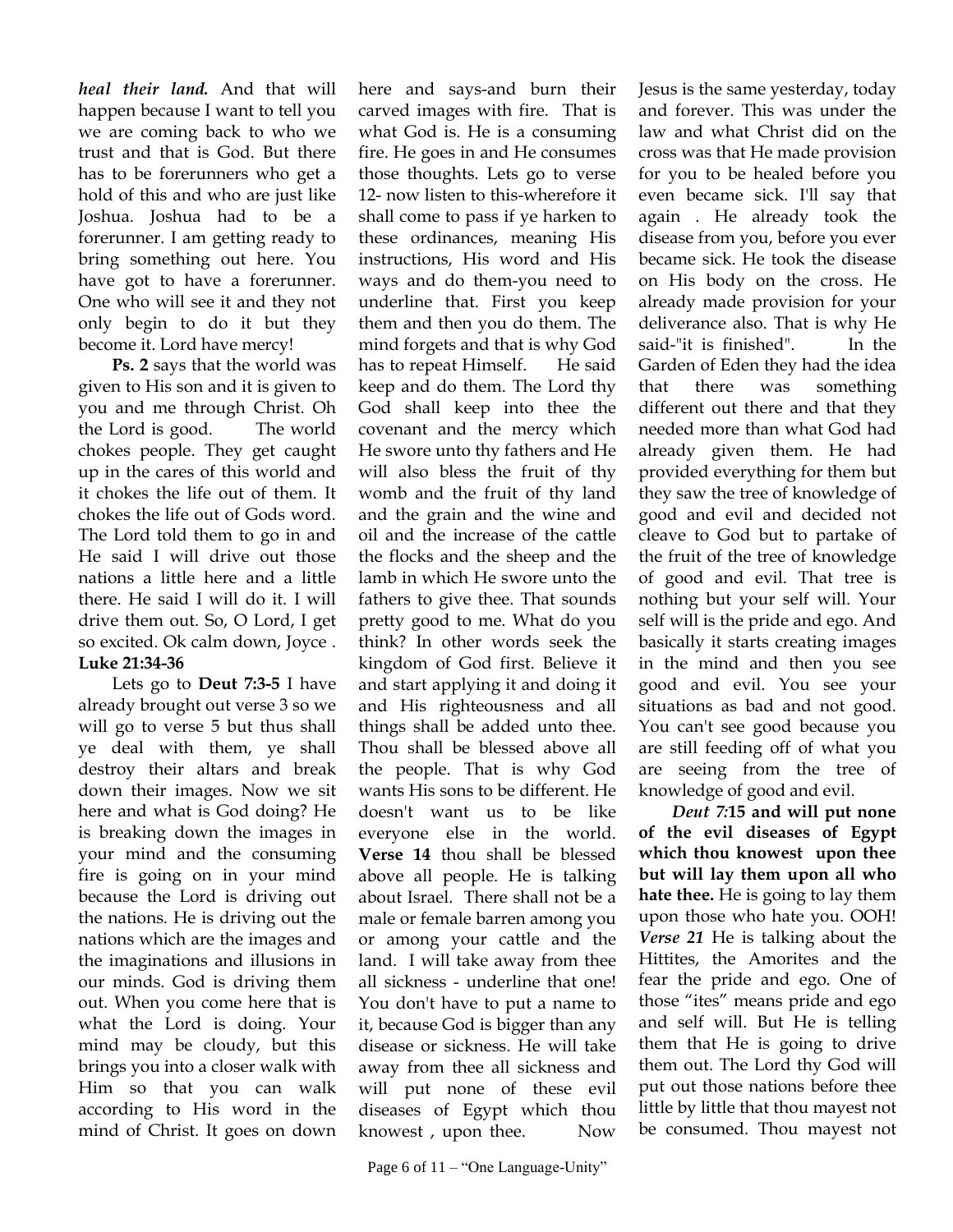consume them at once least the beast of the field increase upon thee. In *verse 25* He says-the carved images of their gods shall be burned with fire and thou shall not desire the silver and gold that is on them because it is an abomination to the Lord. *Read verses 10 through 14.* Those are very important.

Now lets go to *Joshua 1:7* Joshua means savior. A new order came on the scene. The old order died which was Moses and Joshua came on the scene. I want you to see what the father wants you to do. He told them to be strong and very courageous that thou mayest observe to do according to all the law. So your strength comes from your union with the Lord; your relationship with the Lord. It says-Moses my servant commanded thee turn not your foot form the right hand or the left that thou mayest prosper wherever thou goest. So what He is saying is you have got to walk this out and start doing it. That is what the Lord has been saying-*Verse 8* this book of law shall not depart out of thy mouth, but shall meditate therein day and night. The only way it won't depart out of your mouth is by you meditating and becoming it. Have you ever noticed when you have said something wrong? That is when it does depart out of your mouth. God lets you know it. God sometimes lets me know when I did a boo boo because I get a headache and I know I shouldn't have been talking like that and I know that was not what He wanted me to say. My mother used to say if you haven't got anything good to say don't say anything at all. I believe she was right. David said, the book of

law shall not depart out of my mouth, but thou shall meditate therein day and night, that you may observe to according to all that is written therein.

I have learned that God does not operate outside of His Word. No, no, no! If you want to prosper in every area of your life, stay in His word and do not depart from it.

God knew that Israel worshiped the moon. He knows that there are some people who just don't want to change. They don't want to change the patterns. The way they are thinking and their ways. They want to be the same way they have been all their life and they don't understand why certain things keep happening to them.

The negative and positive does take on form at some point. Whatever you sow, you reap. That is just what the Word says. If you sow to the flesh you reap corruption and if you sow to life you reap life. We are sowing everyday. You are sowing with your thoughts and with your words. **Gal. 6:7-8**

It says here in **Joshua 1:8** Then thou shall make thy way prosperous then thou shall have success. God wants you to be successful in every area of your life. How many of you believe that? I believe it whole heartedly. He wants you to be successful and He made provision for you and me, because of what He did on the cross. But we have to trust Him; and rest in Him. We rest in His Word and we believe His Word and then we walk it out. It pleases Him. He is tickled pink when He finally can find someone who will agree with Him and walk with Him and

delight in His Word. It delights Him to have one who can just be, just be and not go around being grumpy, grumpy, grumpy. But be one who is peaceful and not going around frustrated and upset and angry, but one who is forgiving, loving, kind and gentle, because you have finally come to the reality of who you are in Christ. When you are doing all those negative things you just don't know who you are in the Lord. You haven't been awakened in your mind as to who you really are. At times you may fall but just don't stay there. You don't have to stay there. Deal with it the moment that you recognize it. Well, I made a mistake- but thank you Lordsurely goodness and mercy shall follow me all the days of my life. Then just continue on and praise God and thank Him. Say thank you Lord that you checked me. I thank you Father for your goodness and mercy that I will only want to speak the Word.

In **John 6** - Jesus said if you will eat of my flesh- He said all of those that ate the manna in the wilderness died. But He said-I am the living bread, and I am that living bread, and when you eat His Word you are having communion. You are literally having communion with your Lord and Savior. That is true communion. It is when you are sitting there and He is telling you something from the word and that word quickens you. He is talking to you. He is kissing you with His lips. His living Word is melting your heart and you are communing with Him. You are communing back and forth and He is saying I want you to eat it. I want you to eat Me and digest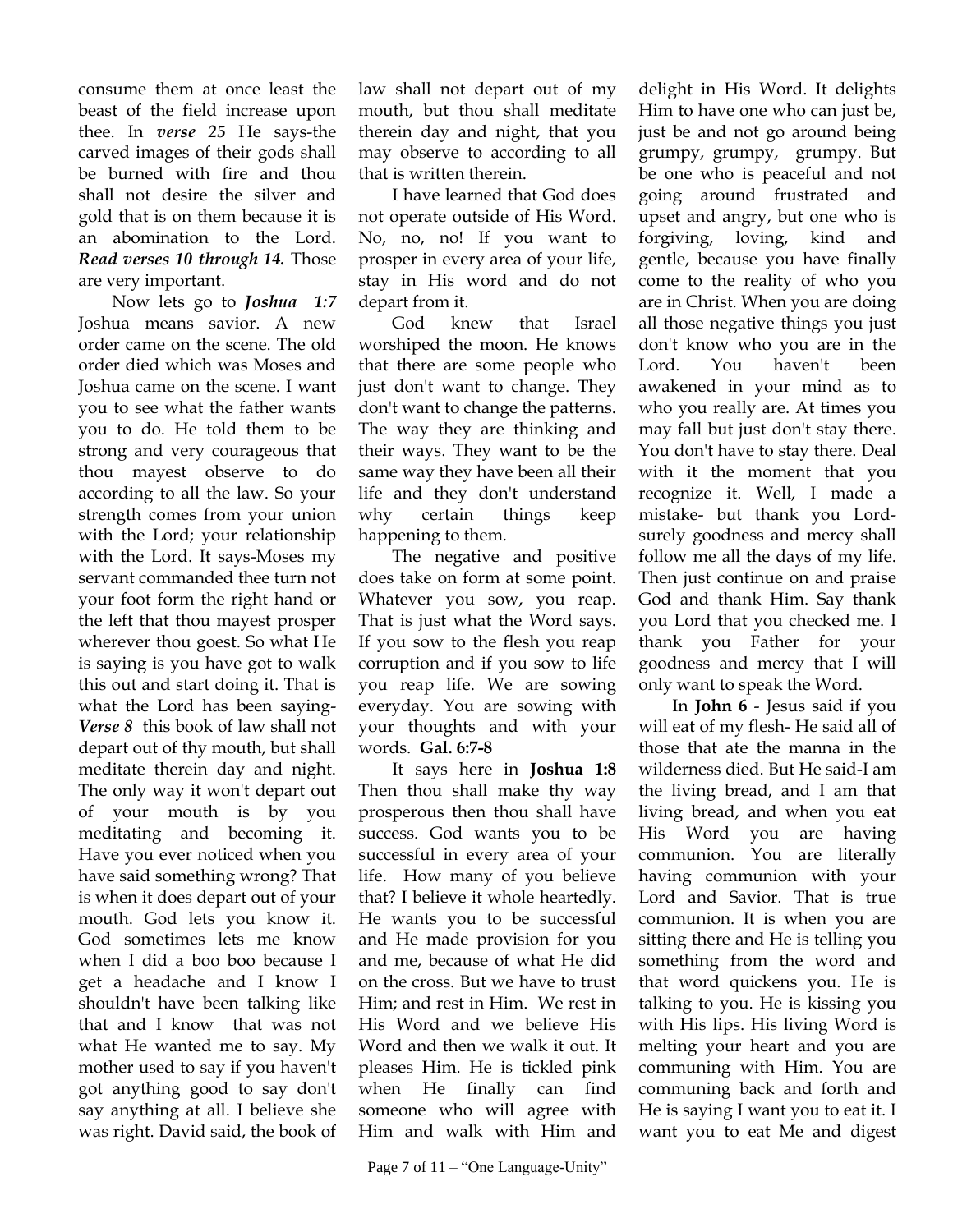Me. He said if you will eat of this word and this flesh of mine you will live forever. Actually you would come into immortality. The body would have to come into immortality if you started eating His word. Come on hear what I am saying. The body has to change. But not only that-He said those who eat of my flesh and drink of my blood-meaning willing to suffer with Him, willing to pay the price and willing to be hated without cause; willing to be rejected and despised by all men, willing to be uncomely to others, willing to different from everybody else, willing to not be a man pleaser but a pleaser of Him and willing to have such a love affair with Him that nothing moves you. He also said if you do this, if you eat my flesh and drink of my blood, you will sit beside Me and go with Me. **John 6:53-57** 

Now before **John 6** the Lord was telling that to His disciples. He had seventy disciples but in John 6 as He talked about eating of his flesh, all of them but twelve said, this is a hard thing and they turned their backs on Him and walked away. I have asked the Lord many times-God why don't people love this word that we give here? Why do they come and listen and then walk away. He said they don't love Me Joyce. They don't love Me and they don't want to grow up. They just want their needs met. I am being flat out honest with you. Come on hear what I am saying. I repeat- He said they don't love Me they just want their needs met. He knew that the disciples had unbelief and He knew who was going to betray Him at that time. He also knew even though

Judas remained that Judas was a betrayer but He knew it was in the plan of God. He said the flesh profits nothing. This negative thinking and negative desires and desires of the flesh profits nothing.

He said. My Word is Spirit, it comes out of the spirit and it is a life giving spirit. It is alive, its alive. It is so much alive that, when people come here God can take that word, which in by His spirit, and go right into your soul; right into the hidden parts of your mind and the hidden parts of your memories. He even goes down into your generations and goes right into your minds and consume negative thoughts so that you can come into a rest in your soul. God is so good.

Many disciples betrayed Him and walked away. Jesus turned to the other twelve disciples and said, will you also go away? And Peter said to whom shall we go? Where will I go? Where can you go after what you know? Where could you go after what you heard your Master teach you of His kingdom? Look at **John 6:63 Jesus said, it is the spirit that giveth life and the flesh profit nothing. The word that I speak to you they are spirit and they are life.** Every word that Jesus spoke was spirit. That is why man cannot live by this word in the Bible alone but it has to be a Word that comes out of the Spirit of the Lord; out of the mouth of God.

Jesus said, there will be some of you that believe not. Jesus knew from the beginning who Him, and who would betray Him. From that time many of His disciples went back and walked no more with Him. And He said

unto the twelve, will you also so go away? Then Simon Peter answered Him Lord to whom shall we go for thou hast the eternal words of life and yet Peter betrayed Him at the end. Jesus knew he would, because He knew he would have fear, and yet he became one of the greatest Apostles of faith. I find it very interesting that **John 6:66** is the number for man-666, the mark of the beast. Three sixes equals eighteen, and eighteen is bondage. **Every individual who turns his back on the Lord Jesus Christ and does not walk with Him and does not obey Him is taking on the mark of the beast. They are worshiping the image of imaginations and illusions in their mind.** They are taking on the mark of the beast in their mind because they are refusing to walk out the word. They simply refuse to walk out the word and do according to the instructions that He has given. Come on hear what I am saying. I am telling you the truth. That is who the 666 is-the mark of the beast. Three times six equals eighteen which is bondage as I said. This is a people who are in bondage to their soul and to their own will and emotions. They simply refuses to change and to walk with the Lord Jesus Christ. They don't love Him and the word of God is not in them. They haven't allowed that word to become a part of them. So therefore they are taking on other images and illusions and being caught up in fear and anger and everything that is going on in the world.

The Lord wants you to understand that He wants you to walk with Him, because He is in you, and He wants you to walk in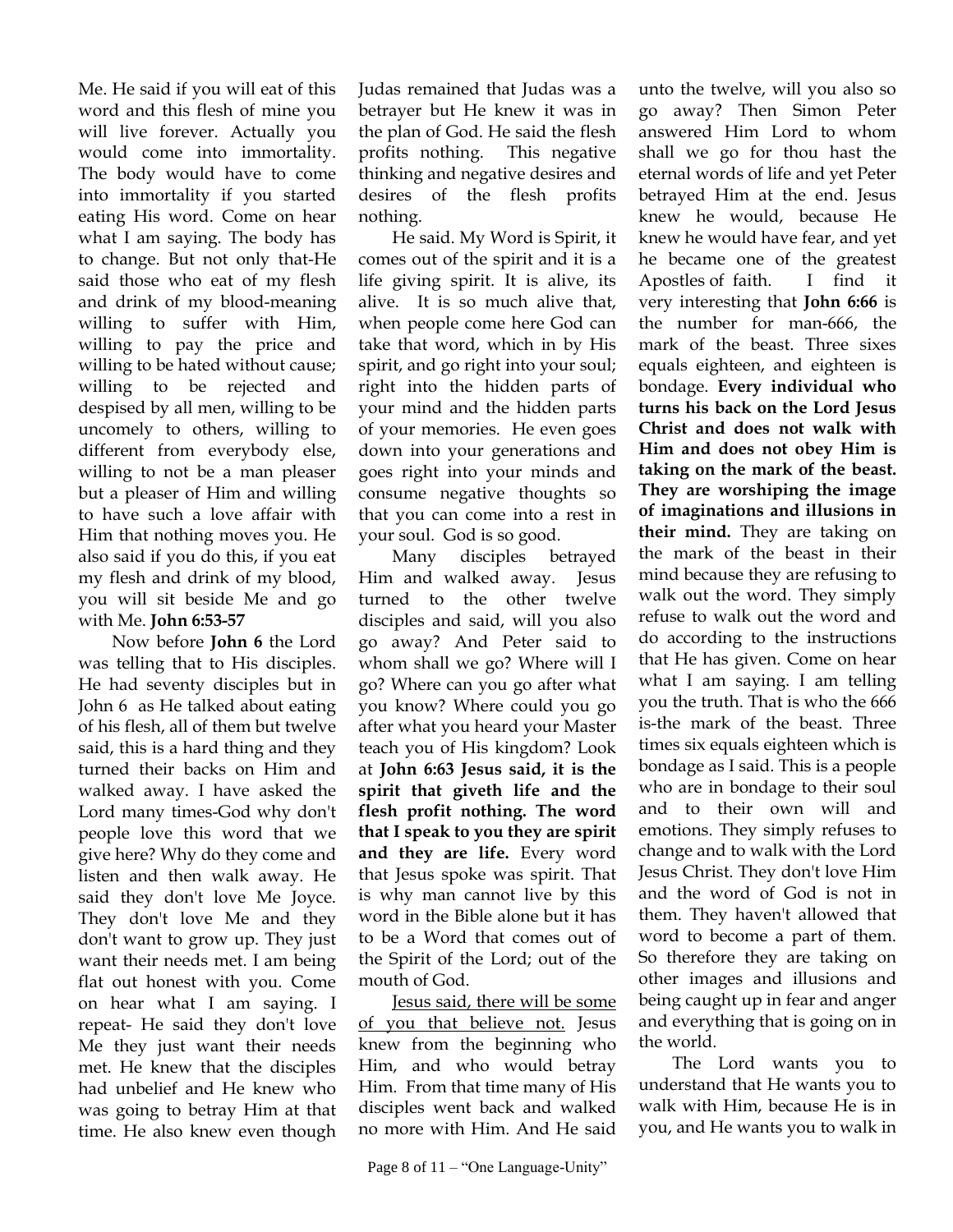oneness with Him; because He loves you. When we turn our backs on Him there is no life. You are either going backwards or forward there is no in between. Believe me, there is no in between, none whatsoever. You can go backwards even before you realize it. If God has dealt with you in areas of your life over the years and has shown you how you have to change and you still haven't done it yet, honey you had better start to listen to what the Lord has to say in this hour. We all need to listen to His instructions. I am not trying to condemn anyone, and I am not talking about you losing your salvation, but I am talking about you losing your inheritance. That is what I'm talking about. I am talking about some people who are going to be dead in the Lord and they are in the rest of God.

Look at **Rev.14** there are only two natures in the world; the first man Adam and the second man Adam. The Adam man is the self will. That is the serpent nature; the carnal mind. **Rev. 14:9** talks about the beast and the image they received the mark on the forehead and his hand. That is who the wrath of God is upon.

The wrath of God is not for you, the children of the light; the children of the day. It is for the children of darkness. The children of the darkness are those who want to continue to walk with negativity in their mind and the images that do not line up with the word of God. Do you follow what I am saying? They don't want the Lord Jesus Christ to be Lord of their life. If you have presented your body as a living sacrifice unto the Lord; that means that you presented your mind, your ears, your feet your whole body. You presented your tongue and you presented everything to Him. Everything is upon the altar. So everything belongs to Him because you gave your whole self to Him. God is in your house, but He wants to be Master of your house.

In **Matt 25:1-20** Is about the five wise and the five foolish. The five foolish didn't have any oil in their lamps. They weren't using what they had gotten and they wanted to borrow. Honey you can't walk my walk and I can't walk your walk. Just as you can't borrow from me. You have to get it for yourself. This is the day and the hour that the people cannot depend or lean on the shepherds. They need to lean on the Shepherd which is the Lord Jesus Christ. They have to develop their own relationship and get their strength from the Word. Come on hear what I am saying. That minister may not be there when you need help. The one who will always be there is the Lord. Your Lord and Savior. It is getting a relationship with Him and having a union with Him. Keeping that relationship and that love affair with Him and being wise. The wisdom of God will keep you in His rest all the time.

You need to read about the ten virgins-the five wise and the five foolish. **Matt 25:1 and Matt 25:10** The Bridegroom came and they that were ready went in with Him to the marriage, and the door was shut. Those who have been wise, and have been obedient to the Lord, and have done what the Lord wanted them to do. They have allowed Him to

become Master of their house. Master of your mind, Master of your tongue and Master of your ways. Hear what I am saying! I am telling you the truth. The wise know that their relationship with Him is more important than anything else. More important than anything that is going on in their life. They have a love affair and a relationship with Him and they have allowed Him to become Master of every room in that house. For Him to be Master of the house means He is Lord. They have made Him Lord. They are not doing things in their own strength anymore but are resting in Him and abiding in Him and His word is abiding in them.

God is going to raise up some people in this hour who are going to rest in Him and be just like Jesus. There is going to be a corporate people coming forth like Jesus and when He shuts the door the glory of the Lord will fill the whole house. He will shut the door to any negativity that is on the outside of you and it will never enter into your mind again. You will never have a negative thought in your mind ever again. You will never fear, you will never doubt and He will wipe away all of your tears because you have overcome. You have overcome and the glory of the Lord has filled the temple because He rose up inside of you. The Day Star, the Day Star, the Day Star!! And God is telling me He is getting ready to bring you up to another level. Come on hear what I am saying.

Don't be satisfied with where you are He wants you to be a part of coming up to another level. God is having me to intercede. I am pulling on you. I can't go on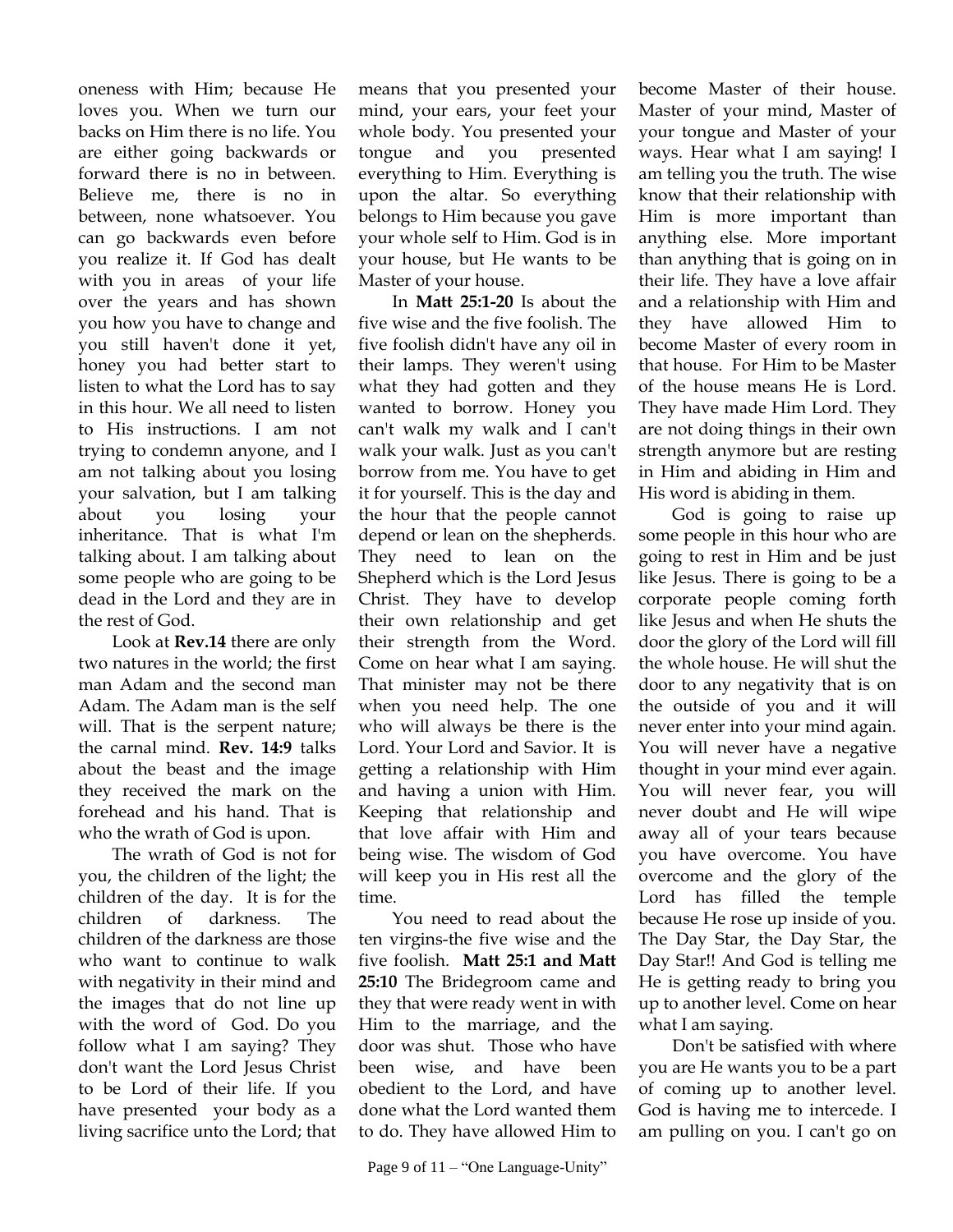without you. I'm pulling on you. I have labored for 35 years. I'm pulling on you.

He rose up and He shut the door and they couldn't get in and there was weeping and gnashing of teeth because they saw the glory of the Lord all upon you. They saw the manifestations of the sons of God and they couldn't enter in and they lost their inheritance because they wouldn't take heed and listen to the instructions and the sayings of the Lord. A son is foolish if he doesn't take the instructions of the Lord seriously. A son is also foolish if he doesn't listen to the teachers who are giving instructions and even rebuking them at times. When it comes from God you need to receive it. God can be the one to correct or He can use a leader t correct you and you need to go to Lord about it and take it seriously. I am not an individual who will be quick to correct, because I wait on the Lord. We cannot be foolish in this hour.

The people who take on the mark of the beast are there in the midst of God and have no rest in their soul. They had no peace because they refused to take on the image of the Lord and Savior and they refused to be changed into His image and His likeness. You can read on down and see there were those who did not worship the beast. They did not worship the negativity and the carnal mind and they began to have patient endurance. In **Rev. 14:12** they had God's name written in their foreheads. He is planting His incorruptible seed in your mind. This calls for patient endurance on the part of the saints (you are the patience

saints) who obey God's commandments and remain faithful to Jesus **verse 13 Blessed are the dead who die in the Lord. They are dead to self.** Dead to the soul. The soul is being swallowed up and dying. Yeah! Yes, says the spirit they will rest from their labor, for their deeds will follow them. Their works follow them.

I have to go back to **John Chapter 8** I want you to see this and just as it was then so it is today. There are so many religious people today. And you've got the Pharisees and Sadducees Jesus talked to them. In **John 8:31-38** Jesus spoke to them and they answered that they were Abraham's seed and said they weren't in any bondage and said how can you say that we shall be set free? **Jesus answered them and said verily verily I say unto you, whosoever commiteth a sin is a servant of son and the servant abideth not in the house forever but the son abideth forever. If the son therefore shall make you free you shall be free indeed. I know that you are Abraham's seed but you seek to kill Me because My word has no place in you.** 

God broke it down for me. He said you know sometimes the word is not working in our lives and we kill that seed that He planted in our minds. Do you get it? We are killing the Christ when we refuse to walk in the mind of Christ; we refuse to yield our mind to the word. Notice you might say, I feel like I am getting a cold. No, no, no I am reversing that I really don't want to say that I am getting a cold.

There is so much advertisement on TV regarding

medicine. It puts an image in your mind. They talk about everybody catching the flu, and that you need to run down and get the medicine and be ready. Have it in the medicine cabinet. They have put an image in your mind. Well you have already set yourself up and spoken it into being because the image is in your mind. You start thinking about it, then you talk about it and now you are creating it. I am just giving you an example.

Now I am not saying not to buy medicine if He is telling you to. I want to bring a balance. But I like Jesus to be my doctor. I like to listen from within us as to what I should and shouldn't do. Now it goes on down **verse 37** because He sayeth my Word has no place in you. Is that strong? My Word doesn't have any place in you. Now some of you do not get into word. You do not get into the Bible. You say-oh sister Joyce or someone else will give us a word. We are going to have a speaker so I don't have to get in the word this week. But the word says, study to show yourself approved. Doesn't it? Study the word and apply it. For a few weeks it might be fun for you to get these tapes and listen to and study them. Then get up in the morning and say-cool, I have the opportunity to use His word. Thank you Jesus! Yesterday I had to keep my mouth shut, because I didn't want to create a problem. It was an opportunity to apply God's Word but not speak it.

Look at **verse 42** Jesus said unto them if God were your father you would love Me. Oh Jesus! Those who take on the image of the beast, their father is the god of this world. Here is